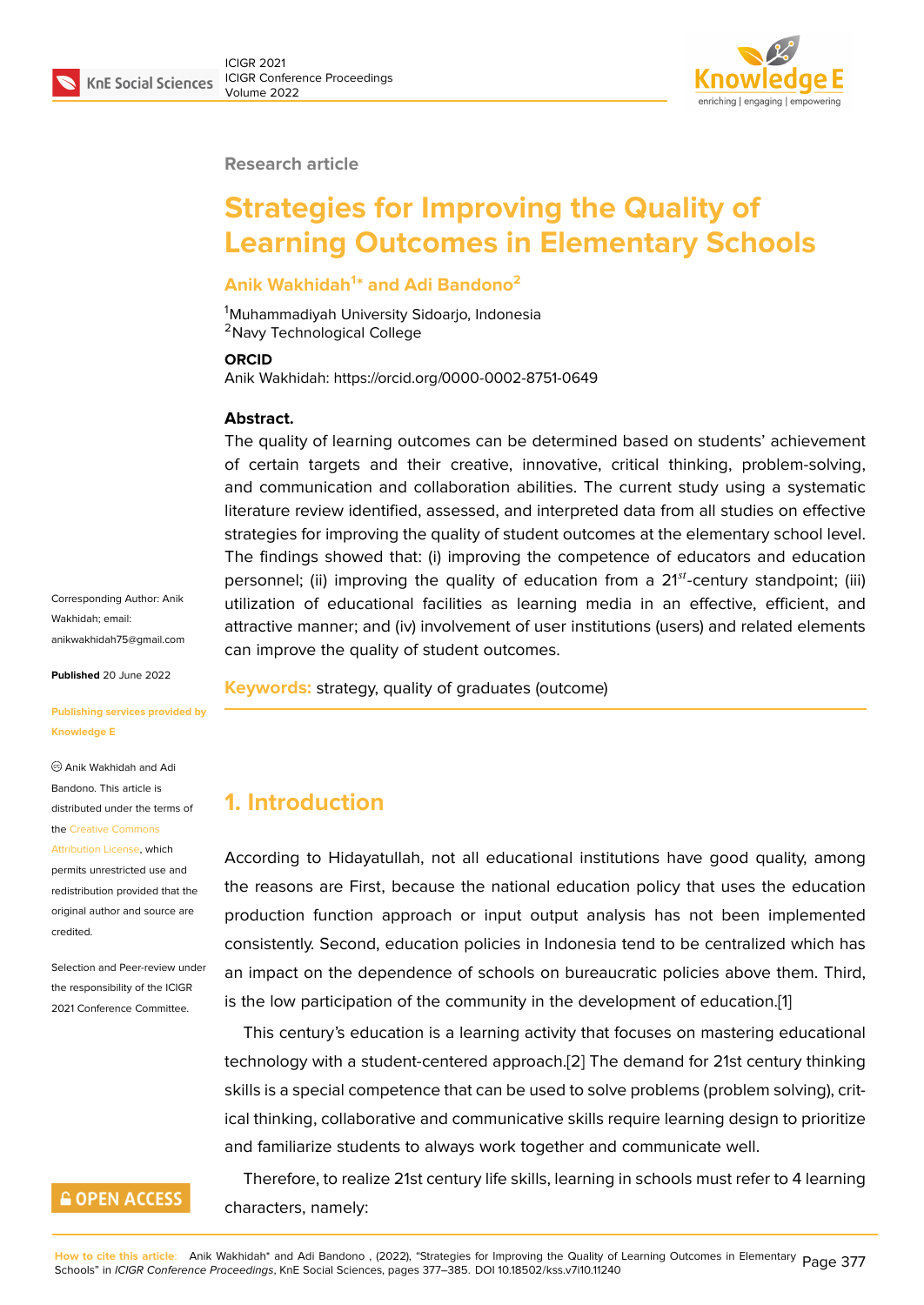- 1. Communication: learning design must be organized and developed through (multi) communication, namely communication between students and with teachers so that each student is able to construct his own knowledge through communication and experiences he experiences directly.
- 2. Collaboration: Creating situations and learning environments together / groups (team work) and maximizing the role of students.
- 3. Critical Thinking and Problem Solving; Learning is strived to be able to deliver students to be able to think critically, operationally and inclusively, namely contextualizing learning material with social phenomena that develop in everyday life.
- 4. Creativity and Innovation, the learning process must be able to produce students who are creative and innovative so that an educator functions as a learning facilitator.

The learning process to prepare students to have 21st century skills requires the readiness of teachers to plan, implement, and evaluate learning. An educator has a central role as a learning facilitator, because no matter how well the curriculum and education system is designed without the support of the quality of educator competence, everything will be in vain. Even the presence of educators will not be replaced by anything, including even very sophisticated educational technology. Therefore, an educator must have special qualifications and be able to support and organize education professionally. Strategy is simply a chosen means to achieve a desired goal. Tjiptono explained 5 kinds of strategy understanding, namely: plan, technique (ploy), consistency of attitude (pattern), position (position) and perspective (perspective).[2]

## **2. Methodology**

This research article was designed using the Systematic Literature Review method. Systematic literature review (SLR or) in Indonesian called systematic literature review is a literature review method that identifies, assesses, and interprets all findings on a research topic, to answer research questions that have been previously determined.[3] Systematics in writing using the following steps. Initially perform identification, screening, feasibility, and conclusion. For this reason, researchers complete reference data from several journal articles from DOAJ and Lens.org.[4] The keywords used are strate[gy](#page-6-2) and quality of learning outcomes. The articles were selected according to the keywords published in the period 2016 to 2021. From several articles collected, the researchers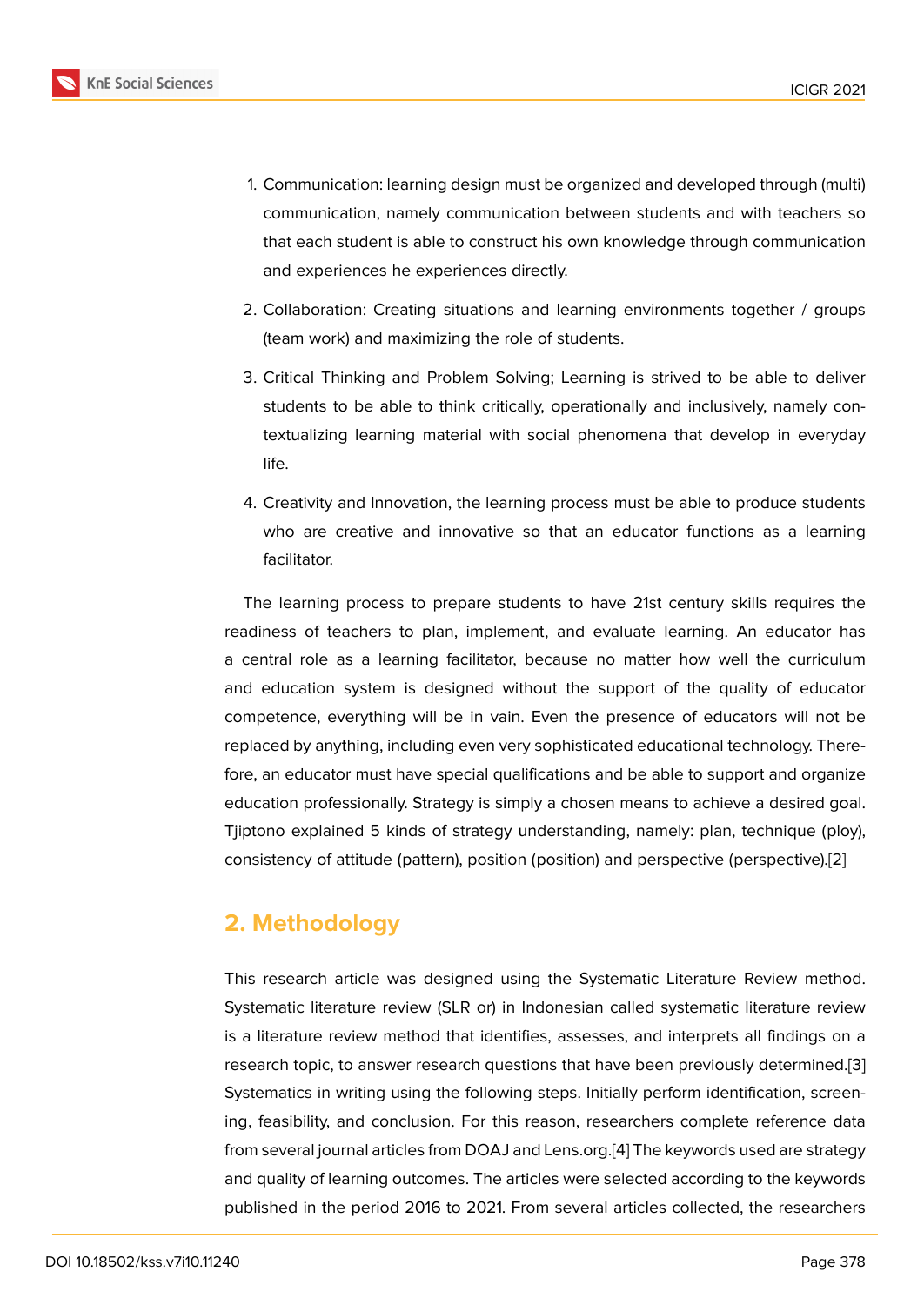selected 11 articles that matched the keywords searched. After that, the researcher categorizes the articles related to strategies for improving the quality of the quality of student outcomes at the elementary school level.

### **3. Research Findings and Discussion**

The first activity that was carried out was to conduct a literature review on the fact that there were several strategies to improve the quality of graduates. From this review, it is known that improving the quality of the competence of educators and education personnel is very important. The quality of graduates is the main orientation in the implementation of education. Quality is a process of determining and fulfilling management standards on an ongoing basis, so that all interested parties get satisfaction. Therefore, a school/educational institution sets educational quality standards not only at the accredited level, but must adjust to the life skills needs of students which are realized through the learning process, namely Communication Collaboration, Critical Thinking and Problem Solving, Creativity and Innovation.[5]

The government through the Directorate General of Primary and Secondary Education of the Ministry of National Education of the Republic of Indonesia makes strategic policies in improving the quality of education, namely: 1[\) s](#page-6-3)chool based management; 2) community based education; 3) learning paradigm; and (4) Broad Based Education (BBE) with the provision of 21st century life skills.[6] Efforts to improve the quality of life skills-based education in the 21st century are carried out systematically, effectively and efficiently.[7] This is a tactical step to improve the quality of the quality of student outcomes so that they are able to coexist and eve[n c](#page-6-4)ontrol the flow of 21st century life development. Utilization of school facilities and infrastructure as an effective, efficient and attractive [le](#page-7-0)arning medium will facilitate the learning process carried out by a teacher / educator in achieving the specified target.[8] By utilizing digital technology as a learning medium, it will be easier for a teacher to direct students to independently conduct learning (strudent oriented learning). This freedom of learning is expected to be able to explore every potential that each student [h](#page-7-1)as so that they can be present in different education zones.

In this study, the data found were analyzed using meta-synthesis techniques. The results of the selection process found 11 articles in the last 7 years categorized according to the criteria because they discussed the topic of strategies for improving the quality of student outcomes at the elementary school level. The flow of filtering articles and journals as research data is shown in Figure 1.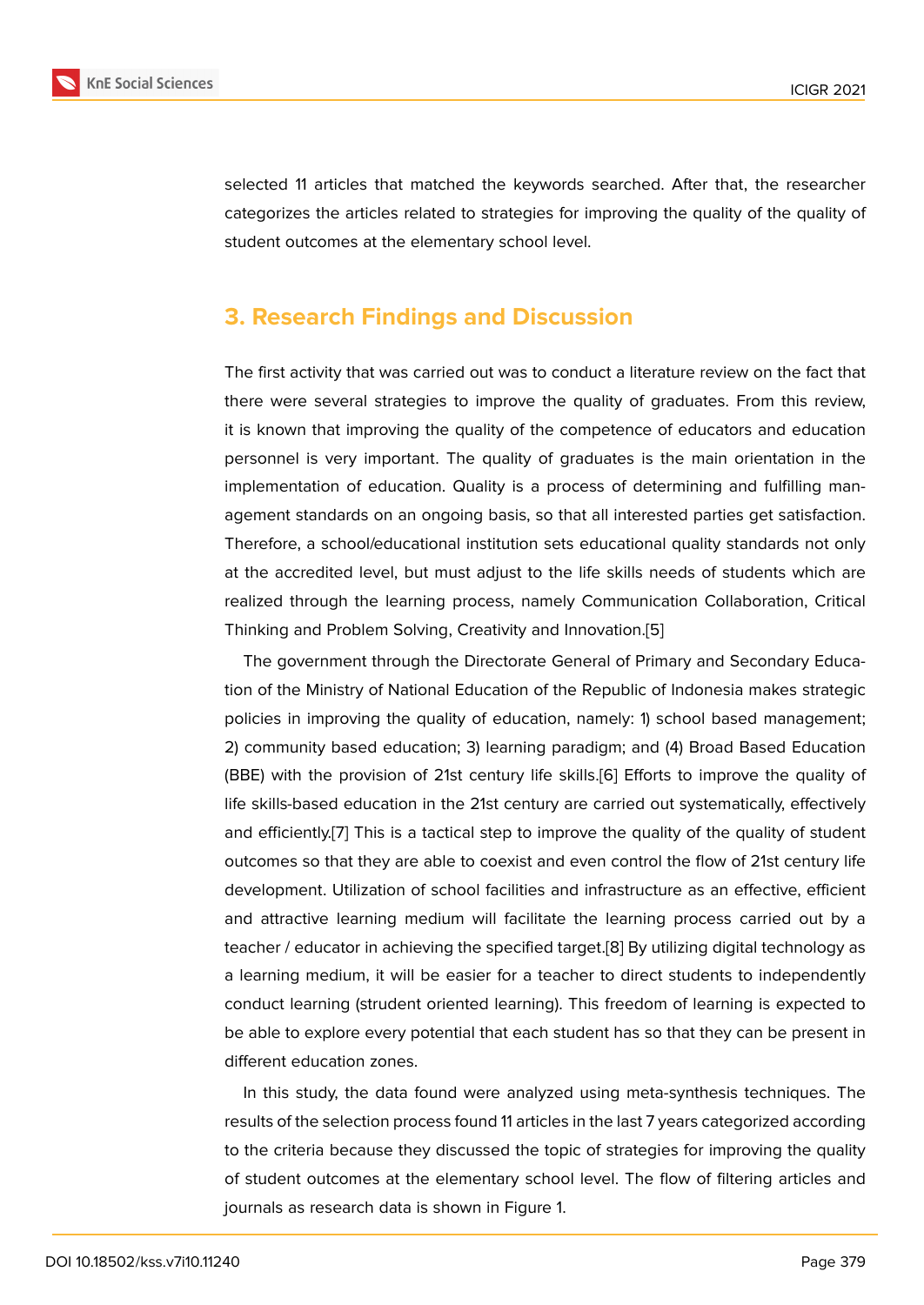

**Figure** 1: Data extraction procedure.

The activities carried out in the search process for 11 articles started from the initial search process through a database obtained from lens.org, google schoolar, and DOAJ sources. In the initial search stage, 132 articles were found using the keywords strategy, quality of graduates and 21st century education. Further searches were carried out through analysis of the core of the discussion and conclusion of each article, getting 63 articles. Then proceed with the adjustment of abstracts from the appropriate articles to obtain 24 eligible articles.

Furthermore, the final weeding was carried out which really matched the keyword criteria in the research title, and 11 articles were obtained. The articles that were then reviewed in this study are contained in Table 1

The table above shows that efforts to improve the quality of the competence of educators and education personnel are very urgent to do, because educators who have a vision of 21st century life will open up space for students to develop their respective potential and creativity, therefore a teacher/educator must have 21st century life skills (4,8,9,12,13,14,15) which include:

- 1. Life-long learner.[20] Lifelong learner. A teacher upgrades his knowledge on an ongoing basis in accordance with the growing demands of life.
- 2. Creative and inn[ovat](#page-8-0)ive, there is a wise statement that creative students are born from creative and innovative teachers, so teachers must have creativity by utilizing abundant learning resources [21].
- 3. Optimizing educational technology, one of the characteristics of the 21st century learning model is hybrid learni[ng](#page-8-1) / combining face-to-face (offline) systems and the use of digital technology (online).[22]
- 4. Reflective, namely teachers who are able to make the results of their learning evaluations to improve the qualit[y of](#page-8-2) education and learning outcomes .[23]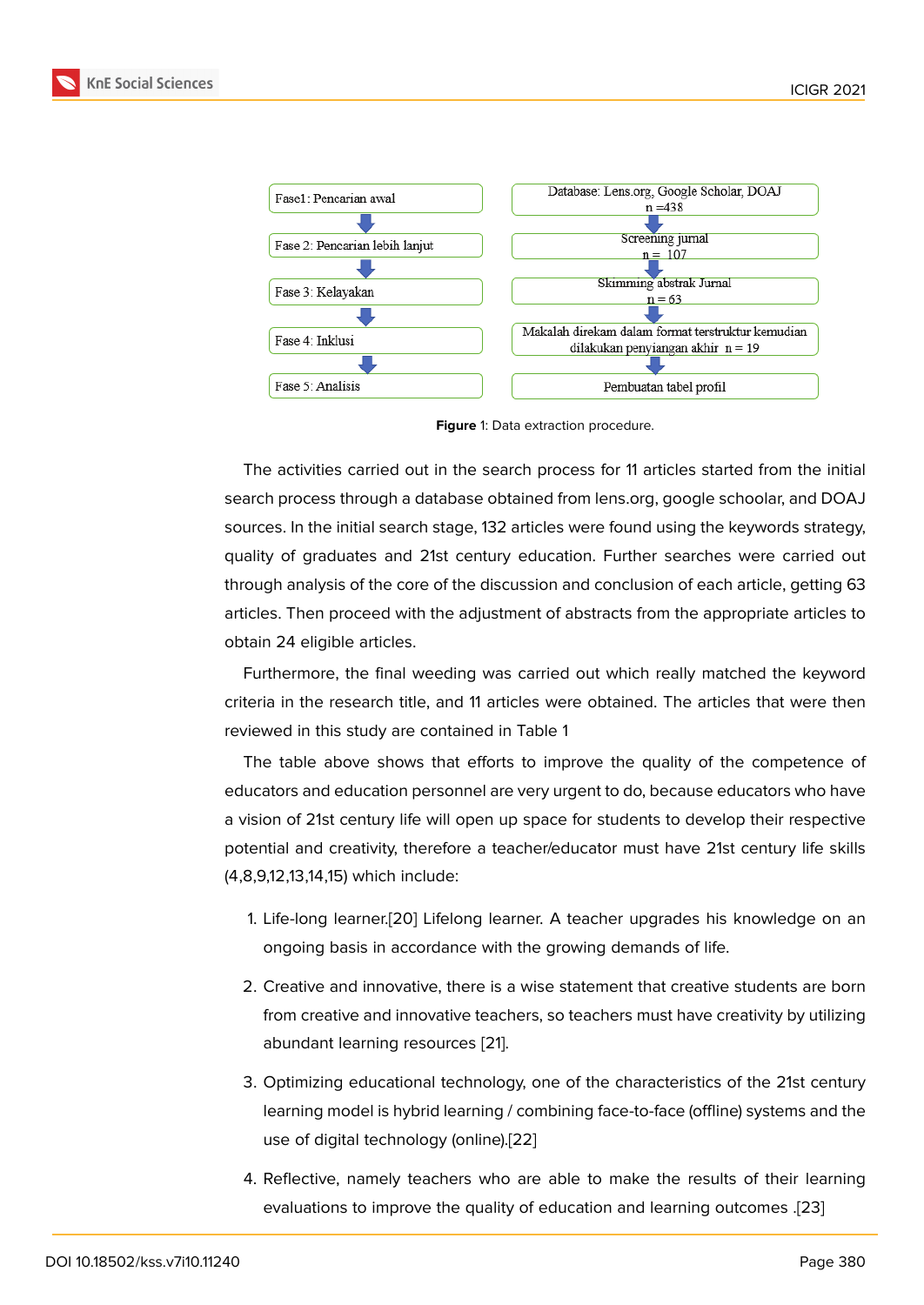| Article / journal title                                                                                                                                                                         | tury skills tury PBM | 21st cen- 21st cen- Effectiveness<br>of<br>Learning<br>Media | Involvement<br>of<br>User<br>Institutions<br>(User) |
|-------------------------------------------------------------------------------------------------------------------------------------------------------------------------------------------------|----------------------|--------------------------------------------------------------|-----------------------------------------------------|
| Increasing the Ability of Learners Conceptual V<br>Knowledge aster Learning media <sup>[9]</sup>                                                                                                | J                    |                                                              |                                                     |
| The Leadership of The SchooDimensions<br>through the Application of the Integrated<br>Discovery Learning Model of KineMI Principal<br>in Improving The Performance of Private<br>Junior [10]    |                      |                                                              |                                                     |
| <b>Student Administration Management Services</b><br>in Elementary Schools in the Pandemic Period<br>ו11⊺                                                                                       |                      |                                                              |                                                     |
| Teacher Quality Development: Efforts by Prin- V<br>cipals in Improving the Quality of Elementary<br>Schools. Elementary School: A Study of Edu-<br>cational Theory and Practice <sup>[12]</sup> |                      |                                                              |                                                     |
| Principal's Program in Improving the Quality of √<br>Graduates at Babul Magfirah Middle School in<br>Aceh besar <sup>[13]</sup>                                                                 |                      |                                                              |                                                     |
| The Role of the School Committee in Improving<br>the Quality of Education. Civicus <sup>[14]</sup>                                                                                              |                      |                                                              |                                                     |
| Principal's Strategy in Improving the Quality of<br>Education. Andragogy: Journal of Islamic Edu-<br>cation and Management of Islamic Education<br>⊺15ן                                         |                      |                                                              |                                                     |
| Hybrid Learning as a Means of Optimizing V<br>Online Learning in the New Normal Era [16]                                                                                                        |                      |                                                              |                                                     |
| Strategy to Improve Competency of Higher V<br>Education Graduates Through Alumni Track-<br>ing Studies (Tracer Study). <sup>[17]</sup>                                                          |                      |                                                              |                                                     |
| Learning Strategies By Utilizing E-Learning V<br>During The Pandemic At Sdn 2 Kembang<br>Kerang Aikmel <sup>[18]</sup>                                                                          |                      |                                                              |                                                     |
| Utilization of Learning Media to Create an V<br>Elementary School Class Environment (An<br>Alternative for Creating an Effective Primary<br>School Laboratory) <sup>[19</sup> ]                 |                      |                                                              |                                                     |

Table 1: References on the principal's strategy in improving quality of learning outcomes at the elementary school level.

- 5. Collaborative, namely the establishment of collaboration between teachers and students (mut[ual](#page-8-4) respect) in a learning system.[26]
- 6. Applying student centered emphasis on the active role of students in learning, the teacher's position is only as a facilitator and m[otiv](#page-8-5)ator.[25]
- 7. Applying a differentiation approach, namely designing learning based on learning styles and based on process assessment.[27]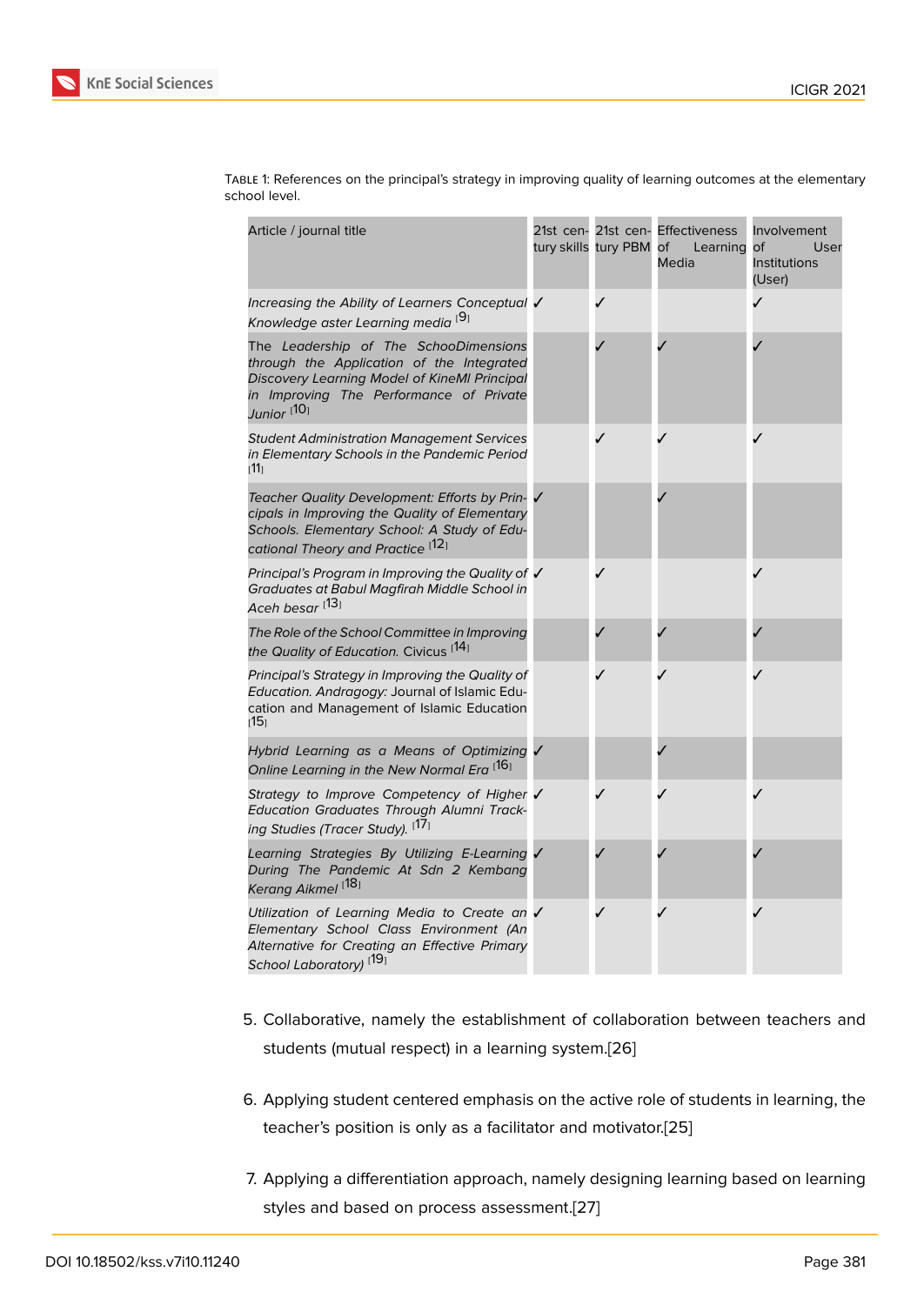The primary goal of 21st century learning is to build individual learning abilities and support their development into lifelong learners, active, independent learners. Therefore an educator must strengthen students' intellectual curiosity, problem-solving and identification skills, and their ability to build new knowledge with others. The important role of an educator today is as a role model for trust, openness, perseverance and commitment for students in facing life's uncertainties.

Improving the quality of learning based on 21st century life skills requires a change in the curriculum system, which must take into account various 21st century life skills and expertise, namely the digitalization of education. Some of the 21st century learning principles (5,6,7,9,11,13,14,15) are:

- 1. Instruction should be student-centered, namely learning that emphasizes the active role of students (student-centered). The teacher only acts as a facilitator who guides and directs the development of students according to their competencies
- 2. Education should be collaborative, students must be accustomed to collaborating with anyone in the learning process.
- 3. Learning should have a context that the subject matter needs to be linked to students' daily lives (real word).
- 4. Schools should be integrated with society, namely getting students to be actively involved in life and social communities.[28]

The use of learning media is something that can be used to channel messages in learning materials, so that it can stimulate the [att](#page-8-6)ention, interests, thoughts and feelings of students in participating in learning activities. (6, 7, 8, 10, 11, 12, 13, 14, 15 ) interaction with educational technology (mobile technologies), social media must be developed independently and systematically. This media can be used as a means to implement pedagogical strategies that support, facilitate, improve and improve the educational process in order to improve the quality of student outcomes.

User institutions for elementary school graduates are educational institutions at the junior high school or MTs level, usually educational institutions carry out tracer studies to determine the quality of their students' results. Educational stakeholders who are actually involved in this activity are educators, students and even school committees (5,6,7,9,11,13,14,15) which function as advisory agencies, supporting agencies education services), controlling agency (controlling educational service activities), mediator (liaison between the community and the government).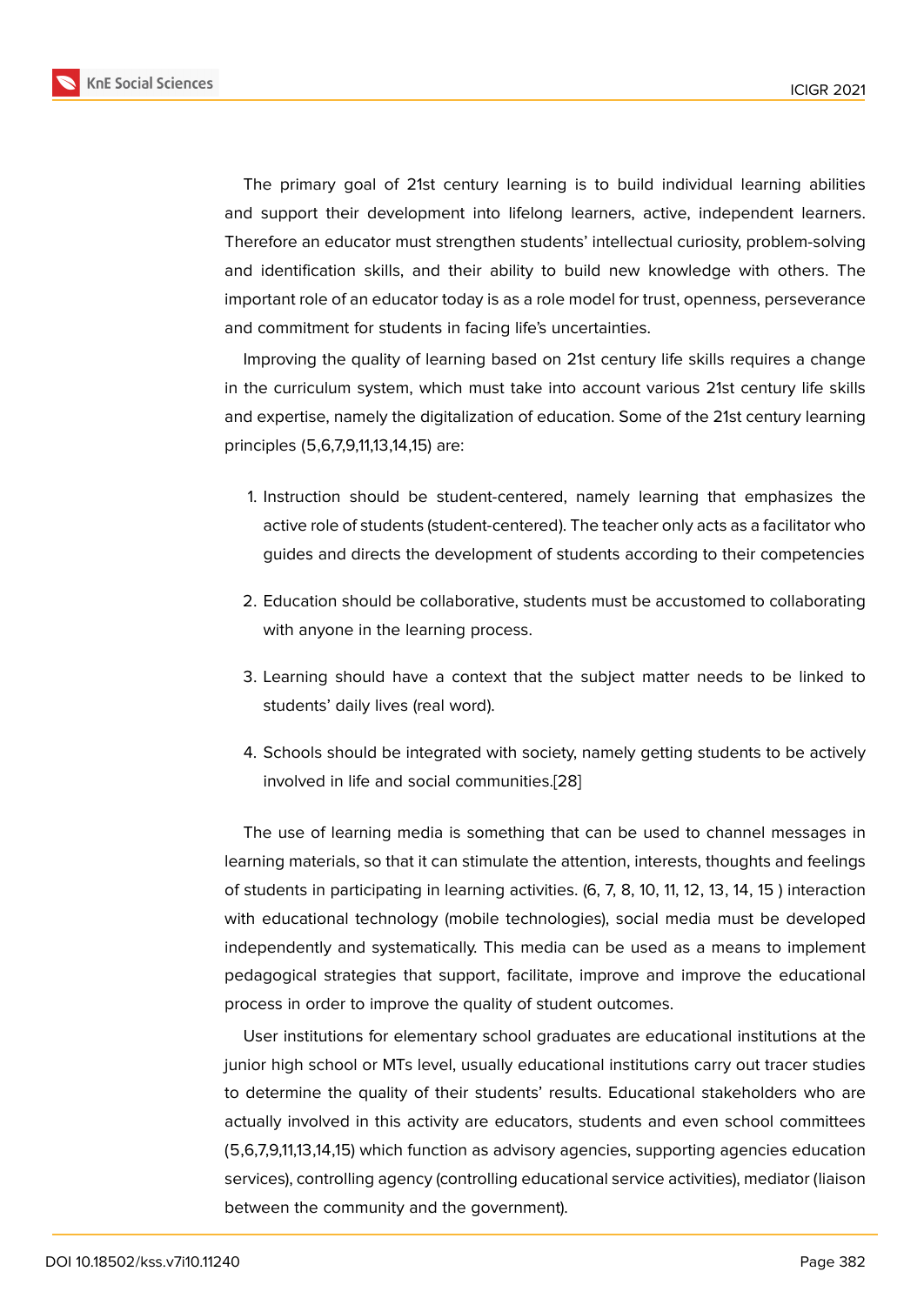

### **4. Conclusion**

Improving the competence of educators and education personnel is a fairly popular approach model in improving the quality of the quality of student outcomes, which is balanced with strengthening the quality of education based on 21st century life skills.

The use and utilization of educational facilities as effective and efficient learning media so as to facilitate the task of educators to transform various knowledge and character values of goodness which is implemented through habituation of life. Involvement of user institutions (users) and related elements to provide feedback on the quality of learning outcomes. Therefore, in general schools, teachers, students, parents and other stakeholders can work together in an effort to improve the quality of student outcomes, so it is necessary to strive for tracer studies on elementary school graduates to see the level of user satisfaction with school graduates as evaluation material and future improvements

### **References**

- <span id="page-6-0"></span>[1] Hidayatulloh H. Improving the education quality of SMA muhammadiyah 2 sidoarjo as a school with the outstanding school of muhammadiyah category. Islamica. 2016;11(Sep):1–26. https://doi.org/https://doi.org/10.15642/islamica.2016.11.1
- <span id="page-6-1"></span>[2] Nurdyansyah N, Fahyuni EF. Inovasi model pembelajaran. Sidoarjo: Nizamia Learning Center; 2016.
- <span id="page-6-2"></span>[3] Kitchenham BA, Charters S. Guidelines for performing systematic literature reviews in software engineering technical report. Software engineering group, EBSE technical report. University of Durham.England.2007.
- [4] A fsari S, Safitri I, Harahap SK, Munthe LS. Systematic literature review: Effectiveness of realistic mathematics education approach in mathematics learning. Indonesian Journal of Intellectual Publication. 2021;1(3):189–197. https://doi.org/10.51577/ijipublication.v1i3.117
- <span id="page-6-3"></span>[5] Asalihin A. Teacher working group and its role in improving the quality of pai learning in elementary schools. Journal of Education and Teaching ( JET). 2021;2(1):16–27. https://doi.org/10.51454/jet.v2i1.64
- <span id="page-6-4"></span>[6] Ananiadou K, Claro M. 21st century skills and competences for new millennium learners in OECD countries. OECD education working papers, no. 41. Paris: OECD Publishing; 2009.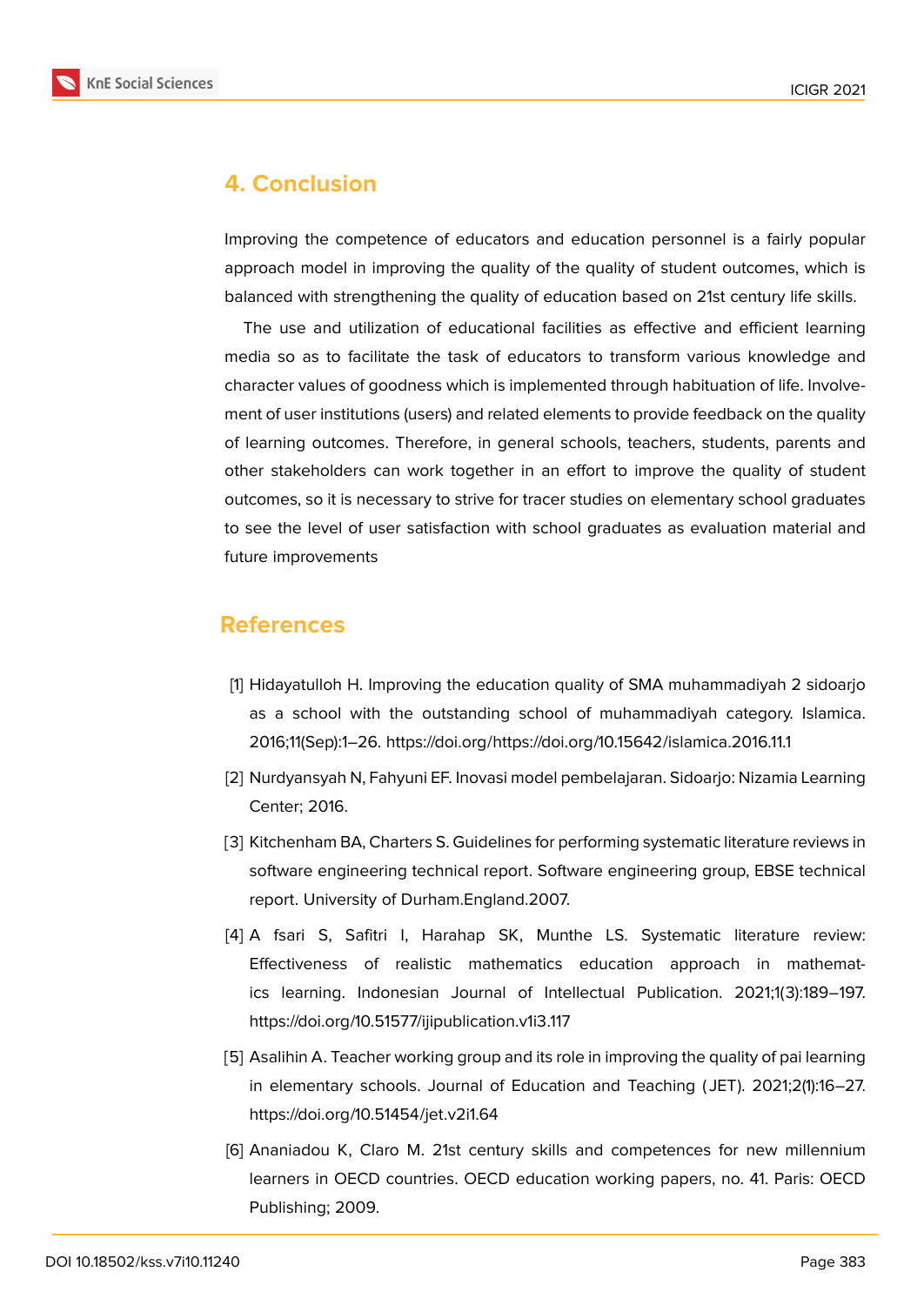

- <span id="page-7-0"></span>[7] Hanum NA, Supriyanto A, Timan A. Teacher quality development: Efforts by principals in improving the quality of elementary schools. Elementary School: A Study of Educational Theory and Practice. 2020;29(1):38–50. https://doi.org/10.17977/um009v29i12020p038
- <span id="page-7-1"></span>[8] Asholahudin M, Syichabudin I, Solihin DD, Al E. Increasing the ability of learners conceptual knowledge aster learning media. JIIP-Journal of Scientific Education. 2021;4:536–542. https://doi.org/https://doi.org/10.54371/jiip.v4i7.310
- <span id="page-7-2"></span>[9] Azril M. The Leadership Of The School Principal In Improving The Performance Of Private Junior High School Nahdlatul Ulama Medan. Benchmarking-Journal of Islamic Education Management. 4 (1) 2020: 67–74.
- <span id="page-7-3"></span>[10] Chairunissa, Abdatisyah K, Naqiyyah R, Prihatin. Student administration management services in elementary schools in the pandemic period. Aulad: Journal on Early Childhood. 2021;4(3):50–58. https://doi.org/10.31004/aulad.v4i3.171
- <span id="page-7-4"></span>[11] Mutiawati M, Akmaludin A. Principal's program in improving the quality of graduates at babul magfirah middle school in Aceh besar. Journal of Education Science. 2018;4(2):42–50. https://doi.org/https://doi.org/10.3314/jes.v4i2.482
- <span id="page-7-5"></span>[12] Muttaqien Z, Nurwati N. The role of the school committee in improving the quality of education. Civicus. 2021;9(1):85–90. https://doi.org/10.31604/muaddib.v1i1.364
- <span id="page-7-6"></span>[13] Noprika M, Yusro N, Sagiman S. Principal's strategy in improving the quality of education. Andragogy: Journal of Islamic Education and Management of Islamic Education. 2020;2(2):224–243. https://doi.org/10.36671/andragogi.v2i2.99
- [14] Purnama MNA. Hybrid learning as a means of optimizing online learning in the new normal era. SCAFFOLDING: Journal of Islamic Education and Multiculturalism. 2020;2(2):106–121. https://doi.org/10.37680/scaffolding.v2i02.535
- <span id="page-7-7"></span>[15] Rofaida R, Gautama BP. Strategy to improve competency of higher education graduates through alumni tracking studies (tracer study). Image: Journal of Management Research. 2019;8(1):1–8. https://doi.org/10.17509/image.v7i1.23171
- <span id="page-7-8"></span>[16] Yuliana SKE, Bahri S. Learning strategies by utilizing e-learning during the pandemic at sdn 2 kembang kerang aikmel. BADA'A: Scientific Journal of Basic Education. 2020;2(2):219–228. https://doi.org/10.37216/badaa.v2i2.361
- <span id="page-7-9"></span>[17] Zubaidah E. Utilization of learning media to create an elementary school class environment (An alternative for creating an effective primary school laboratory). Prima Edukasia Journal. 2015;3(1):46–60. https://doi.org/10.21831/jpe.v3i1.4064